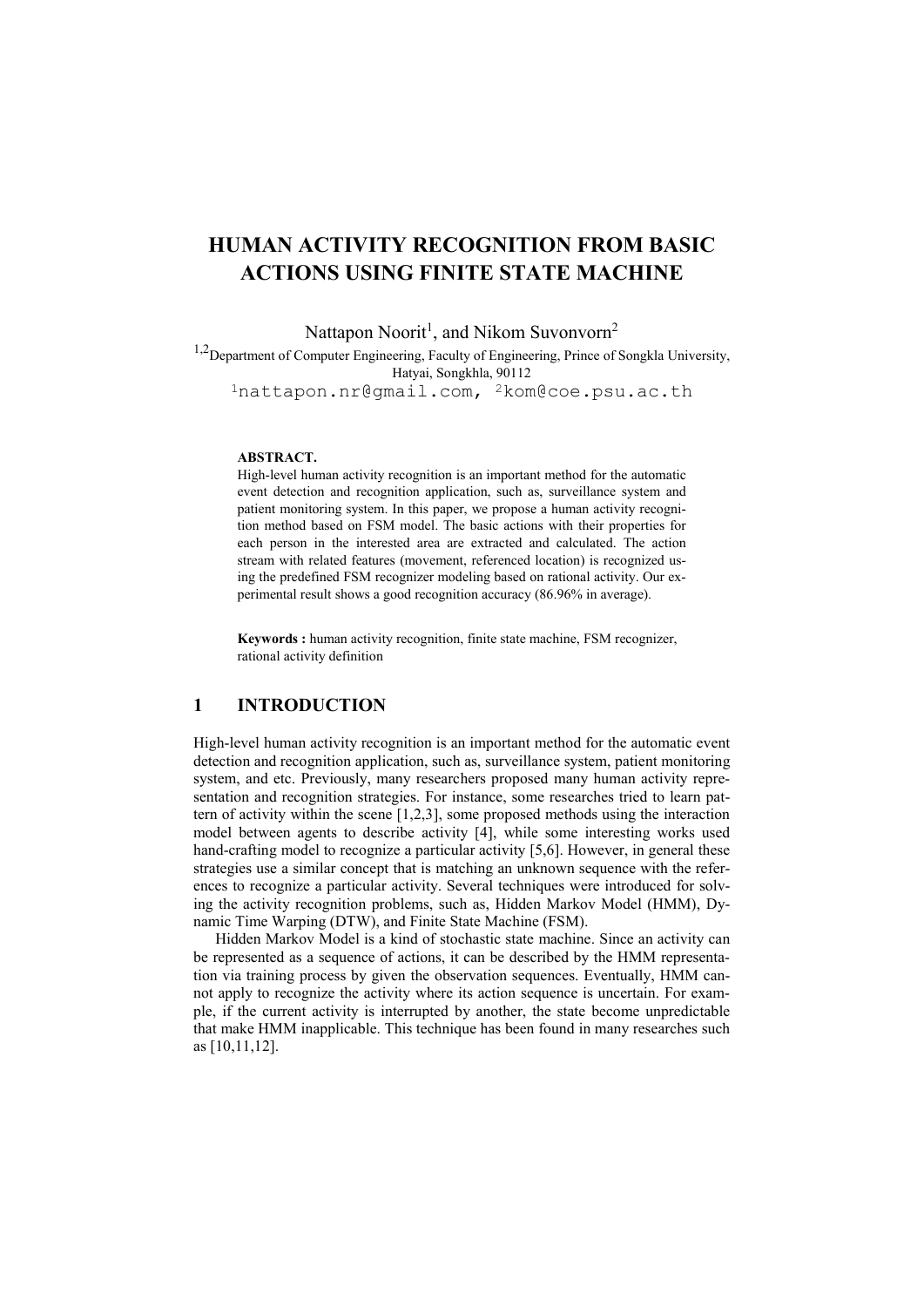Dynamic Time Warping is a template-based dynamic programming matching technique. The advantage of DTW is that the reliable time alignment between reference and test patterns is provided. The disadvantage of using DTW is the heavy computational problem that requires determining the optimal time alignment path. DTW has been used in several activity recognitions [7,8,9].

Finite State Machine is a predefined state machine with specific transitions. Both states and transitions are used for describing the specific problem, defined by its nature mostly from observation. FSM is lightweight, human-readable and easy to parse. However, FSM may easily fail in the presence of noise. It is applied as recognizer in various methods [15,16,17,18,19].

In this paper, we propose a human activity recognition method based on FSM model. The basic actions (standing, walking, sitting, bending, laying) with their properties (location, movement) for each person in the interested area, as an action stream, are recognized using the predefined FSM based on rational activity. We focus to recognize four general activities that are:  $(1)$  walk through the scene  $(2)$  observation  $(3)$ rest (4) browse. We found that in some activities, such as, observation, its behavior can be described randomly by the stream of walking and standing states that finally make it unpredictable. So, the HMM is not the quite suitable technique for our test activities. Moreover, the DTW have a major weakness on the heavy computation costs that not allows the recognition in real time. Finally, FSM is chosen for its lightweight and capacity to deal with our activities.

## 2 SYSTEM OVERVIEW

In this section, we present our proposed activity recognition process that describes a complex activity by a stream of basic actions with its properties. Figure 1 shows the system overview. The system is divided into 3 main parts: (1) Image Calibration, (2) Action extraction and features calculation, (3) Activity Recognition. The system run sequentially from (1) to (3) as the flowchart detailed as follows: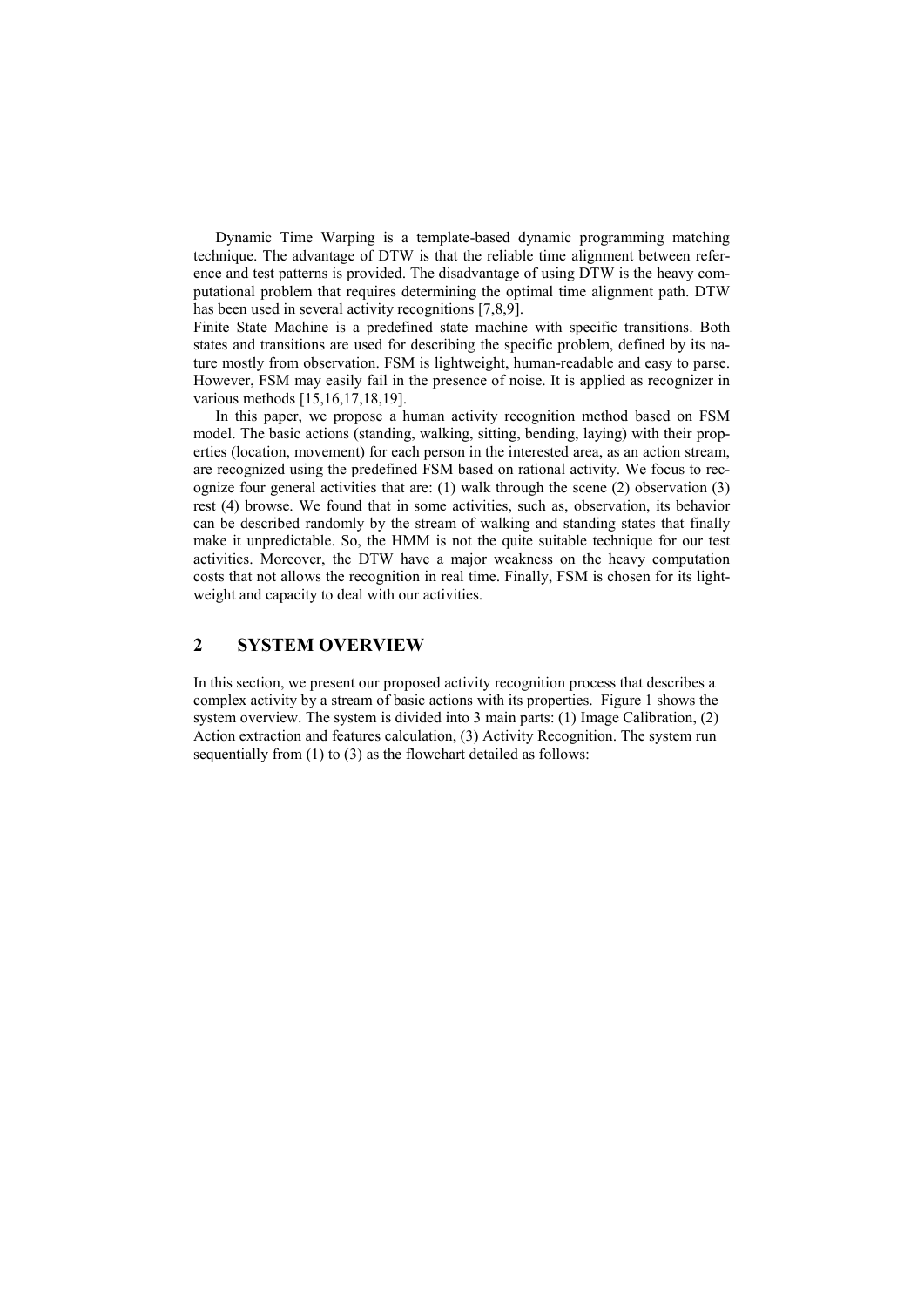

Fig. 1. System overview

# 3 IMAGE CALIBRATION

In this part, the human location detected in the image frames from video data is transformed from the pixel-based coordinate to a reference coordinate, related to the realworld location. This enables us to use data from any sensors referred to the same international unit system, such as, centimeter, that is very useful for the real-life activity definition, and for forming recognition condition, which is easily understandable from the real-life perception.

In this step, a perspective transformation is applied. The four points from the considering image with its corresponding points from the real-world coordinate are selected for calculating the transformation matrix. The Fig. 2 (a) shows the original image with our interested areas (red rectangles), corresponding the six locations associated to our recognition testing cases. Fig 2 (b) shows the transformed locations (red rectangle) in the real-world coordinate. Each blue square represents the 30x30 cm<sup>2</sup> square in the real-world scale.

In our experimentation, three objects (O1, O2 and O3), and three seats (C1, C2 and C3) are considered in the interested area. These objects and locations must be transformed to the referenced real-world location. Any interactions between people and objects in the ROI area using in our recognition process can compute the features in real-world scale, such as, movement distance, velocity, and acceleration.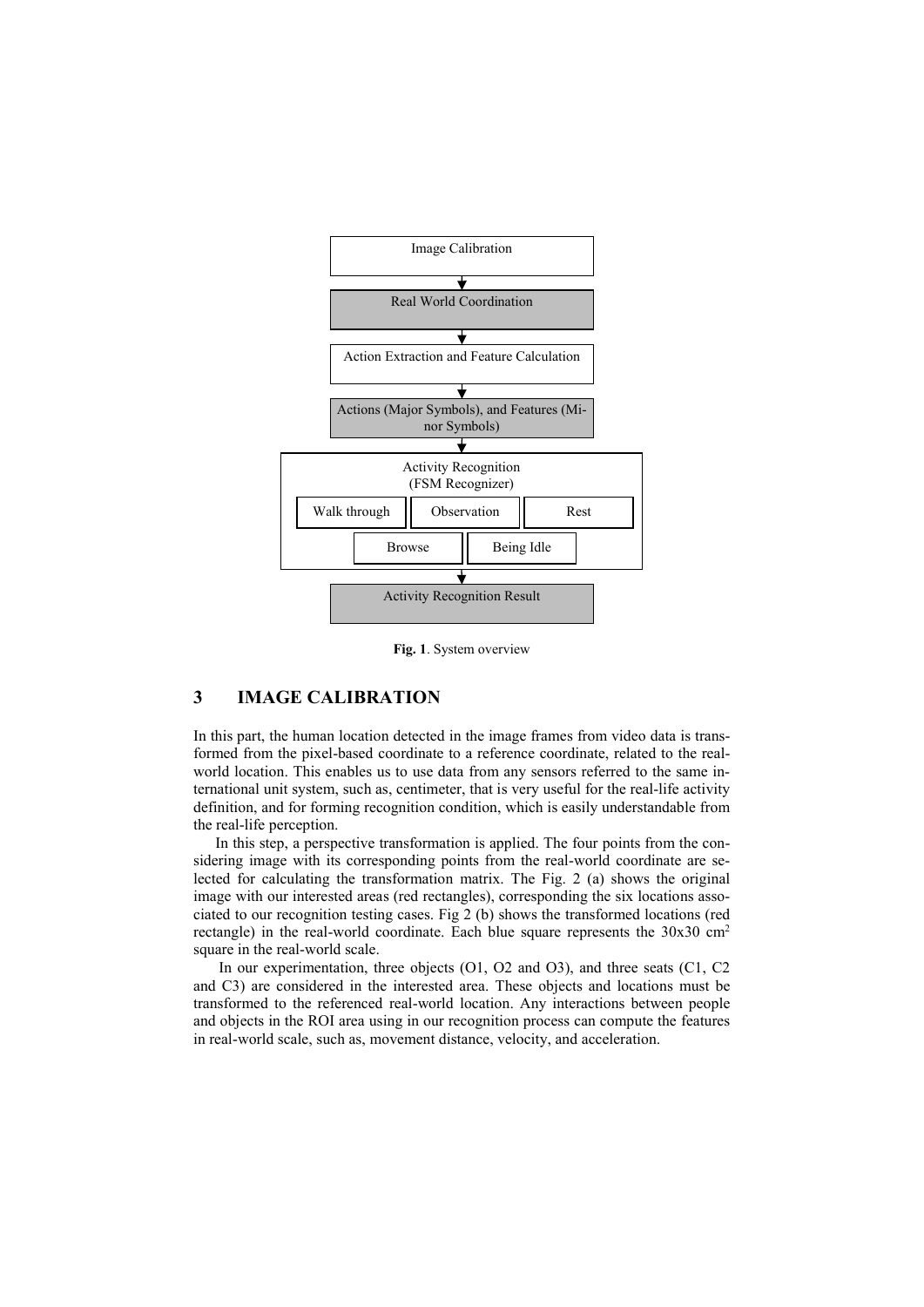

Fig. 2. (a) Image coordinate (b) Real-world coordinate

## 4 ACTION EXTRACTION AND FEATURE CALCULATION

This section explains how to define actions and its additional features. We represent each feature as a symbol that can be separated into two groups: major symbol and minor symbol. Firstly, the major symbol is defined from the basic actions: standing*,*  walking*,* sitting*,* bending*,* and lying. For each person who does an activity will produce a stream of these actions over time: one person/action/frame. In this paper, we use the action symbol defining from the ground truth. The major symbols are described in Table 1.

| Symbol | Meaning                                 |
|--------|-----------------------------------------|
| a en   | A person appear in interested area      |
| a_st   | Act standing action                     |
| a wk   | Act walking action                      |
| a_si   | Act sitting action                      |
| a bn   | Act bending action                      |
| a ly   | Act laying action                       |
| a ex   | A person disappear from interested area |

Table 1. Major symbols and meaning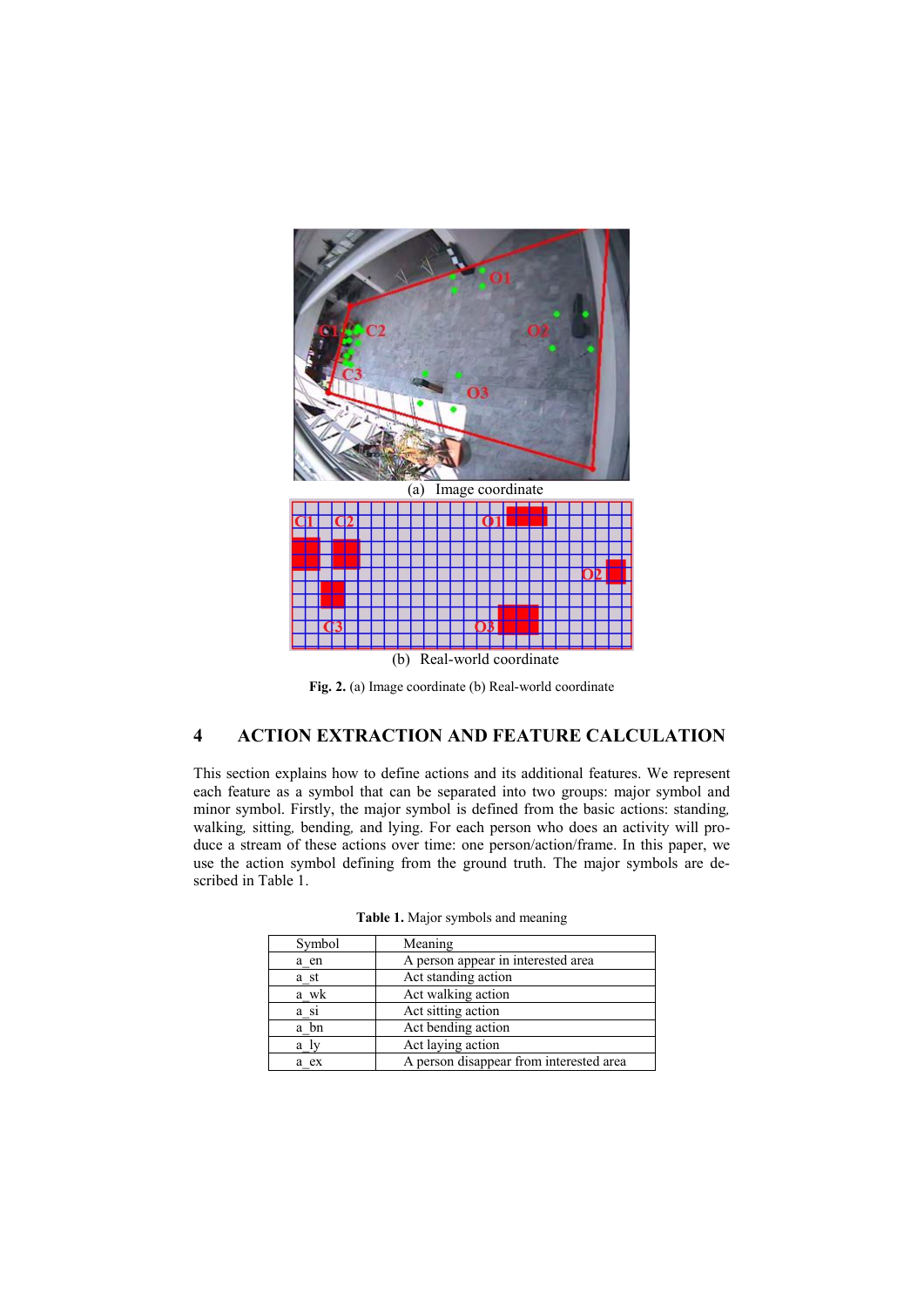Major symbol consist of five basic actions and two appearing statuses (enter and exit from interested area).

Secondly, the minor symbols as the additional features are defined from the movement of person, which are divided into seven groups: (1) action time period (start with  $t_$ ) (2) movement direction (start with  $d_$ ) (3) direction variation (start with dv\_) (4) velocity (start with v\_) (5) acceleration (start with ac\_) (6) object interaction (start with oi\_) (7) current location (start with lo\_). The minor symbols are detailed in the Table 2.

| Symbols            | Meaning                | Symbol              | Meaning                    |
|--------------------|------------------------|---------------------|----------------------------|
| t <sub>1</sub>     | Take the action with   | $dv_1$              | Have little movement       |
|                    | short time period      |                     | direction variation        |
| $t_{m}$            | Take the action with   | $dv$ <sub>m</sub>   | Have middle movement       |
|                    | middle time period     |                     | direction variation        |
| $t\,$ h            | Take the action with   | $dv_h$              | Have large movement        |
|                    | long time period       |                     | direction variation        |
| t un               | Unable to specify      | $\overline{dv}$ _un | Unable to specify          |
|                    | time period for first  |                     | movement direction         |
|                    | time appearing         |                     | variation for first time   |
|                    |                        |                     | appearing                  |
| d n                | Move to the north      | v <sub>1</sub>      | Low velocity               |
| d s                | Move to the south      | v m                 | Middle velocity            |
| d w                | Move to the west       | $v$ <sub>h</sub>    | High velocity              |
| d e                | Move to the east       | v un                | Unable to specify veloc-   |
|                    |                        |                     | ity for first time appear- |
|                    |                        |                     | ing                        |
| d nw               | Move to the north-     | $ac_1$              | Low acceleration           |
|                    | west                   |                     |                            |
| d_ne               | Move to the north-     | ac m                | Middle acceleration        |
|                    | east                   |                     |                            |
| d sw               | Move to the south-     | ac h                | High acceleration          |
|                    | west                   |                     |                            |
| d se               | Move to the south-     | ac un               | Unable to specify accel-   |
|                    | east                   |                     | eration for first time     |
|                    |                        |                     | appearing                  |
| d un               | Unable to specify      | lo_se               | Person stay on seat        |
|                    | movement direction     |                     |                            |
|                    | for first time appear- |                     |                            |
|                    | ing and no movement    |                     |                            |
|                    | action                 |                     |                            |
| $\overline{oi}\_b$ | Take the object out    | $lo$ _ $bd$         | Person stay in bed         |
|                    | from video scene       |                     |                            |
| oi <sub>1</sub>    | Leave the object in    | $lo$ fl             | Person stay on floor       |
|                    | video scene            |                     |                            |
| oi no              | No interaction with    | $lo$ _sp            | Person stay near some      |
|                    | objects                |                     | special object that can    |
|                    |                        |                     | browse or have interac-    |
|                    |                        |                     | tion with it such as       |
|                    |                        |                     | signboard or ATM           |

Table 2. Minor symbols

The minor symbol features are computed from location changing from frame to frame in the real-word coordinate. The unit is cm/second. However, these minor symbols are defined by floating point number, such as, distance, velocity, and accelera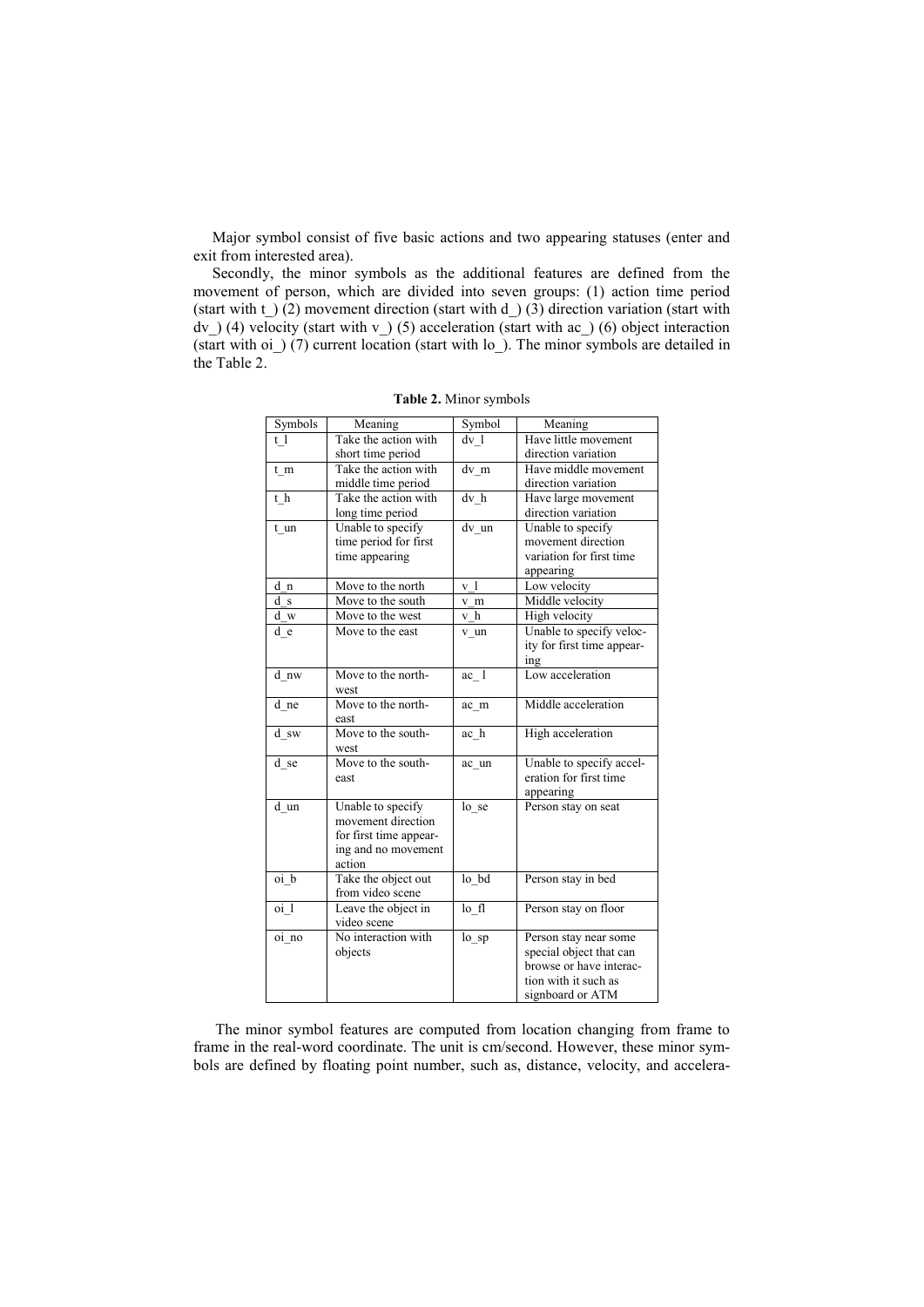tion, which cannot apply to our state machine recognition system. From the observation, we found that its values can be represented to the Gaussian distribution. Then, the value is bounded into three values: (1) low value (lower than  $-1\sigma$ ) (2) middle value (between  $-1\sigma$  and  $1\sigma$ ) (3) high value (higher than  $1\sigma$ ). The minor symbol features are detailed in the Fig. 3.



Fig. 3. Movement features clustering by Gaussian distribution

# 5 ACTION RECOGNITION

In this section, we defined the Finite State Machine for recognizing the five activities: walk through the scene, observation, rest, browse and idle. The definition of FSM for each activity is defined from its observed behavior, which is directly related to the stream of major and of minor symbols.

#### 5.1 Walk through the scene

This activity means that a person walks through the interested area without stop or having interaction with any objects in the scene. FSM recognizer for this activity consist of three major symbols, which is Enter(a\_en), Walk(a\_wk) and Exit(a\_ex). The minor symbols used in this activity are: low direction variation( $dv$  1), and middle direction variation (dv\_m), which means that the person must walk through the scene with low changing direction. See Fig. 4 for the finite state machine.



Fig. 4. FSM recognizer: Walk through the scene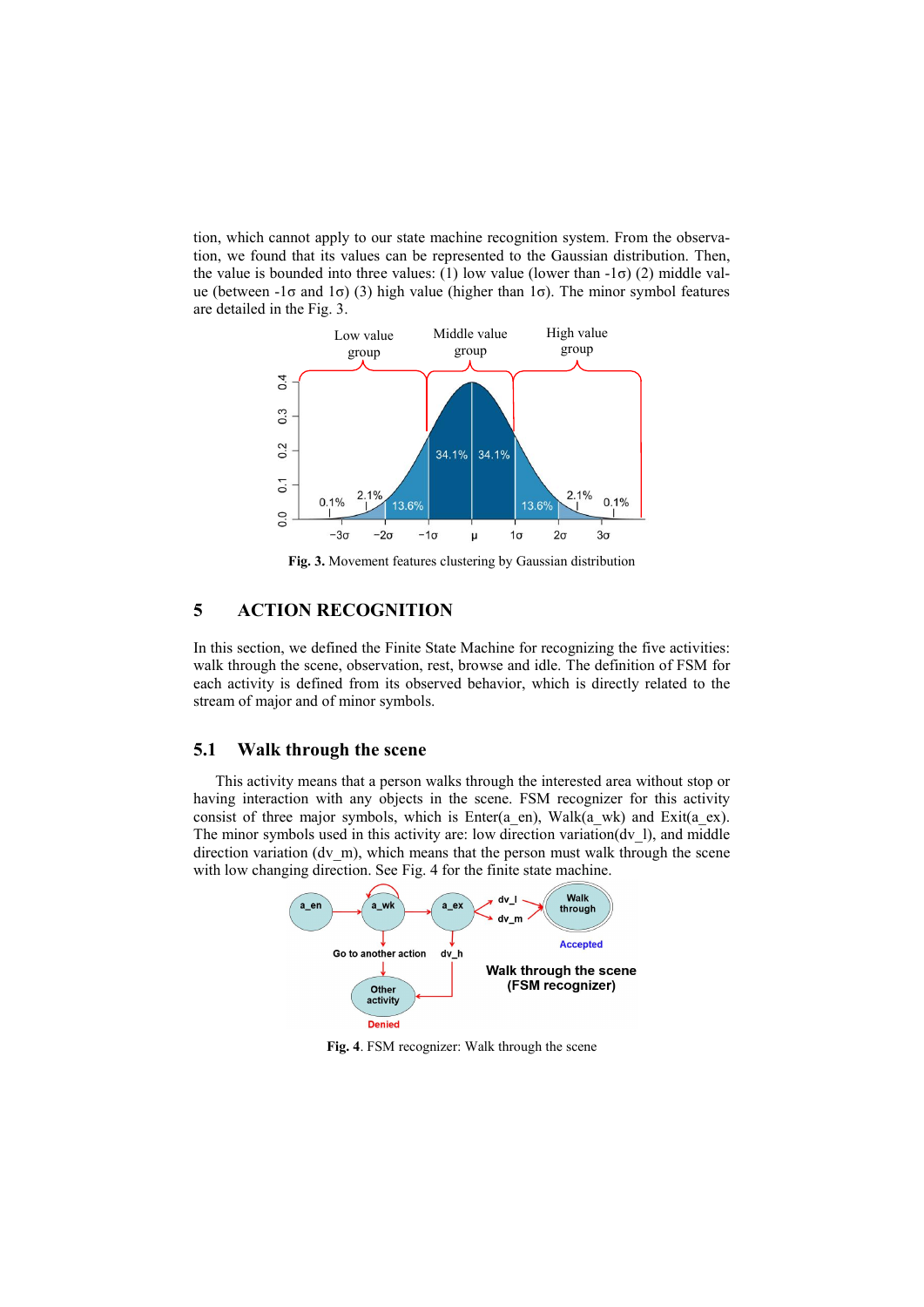#### 5.2 Observation

This activity means that a person repeats the following action pattern, walkingstanding-walking, with the large direction variation inside the interested area. So, the observation activity should have a high value of direction variation dv\_h. However, the sit (a\_si), lay (a\_ly) and bend (a\_bn) action states are not included in this FSM recognizer for preventing the undefined activities that may have much more meaning than observation activity. The Finite State Machine is shown in Fig. 5.



Fig. 5. FSM recognizer: Observation

#### 5.3 Rest

This activity can be defined as two sub-activities: normal rest and abnormal rest.

a) Normal rest activity means that a person sits or lays on the normal rest area, such as, seat or bed.

b) Abnormal rest activity means that a person sits or lays on the unusual rest area, such as, corridor.

This activity is defined by two major symbols including sit (a\_si) and lay (a\_ly) with four additional current location symbols: seat (lo se), bed (lo bd), floor (lo fl) and special object (lo sp). See Fig. 6 for the finite state machine.



Fig. 6. FSM recognizer: Rest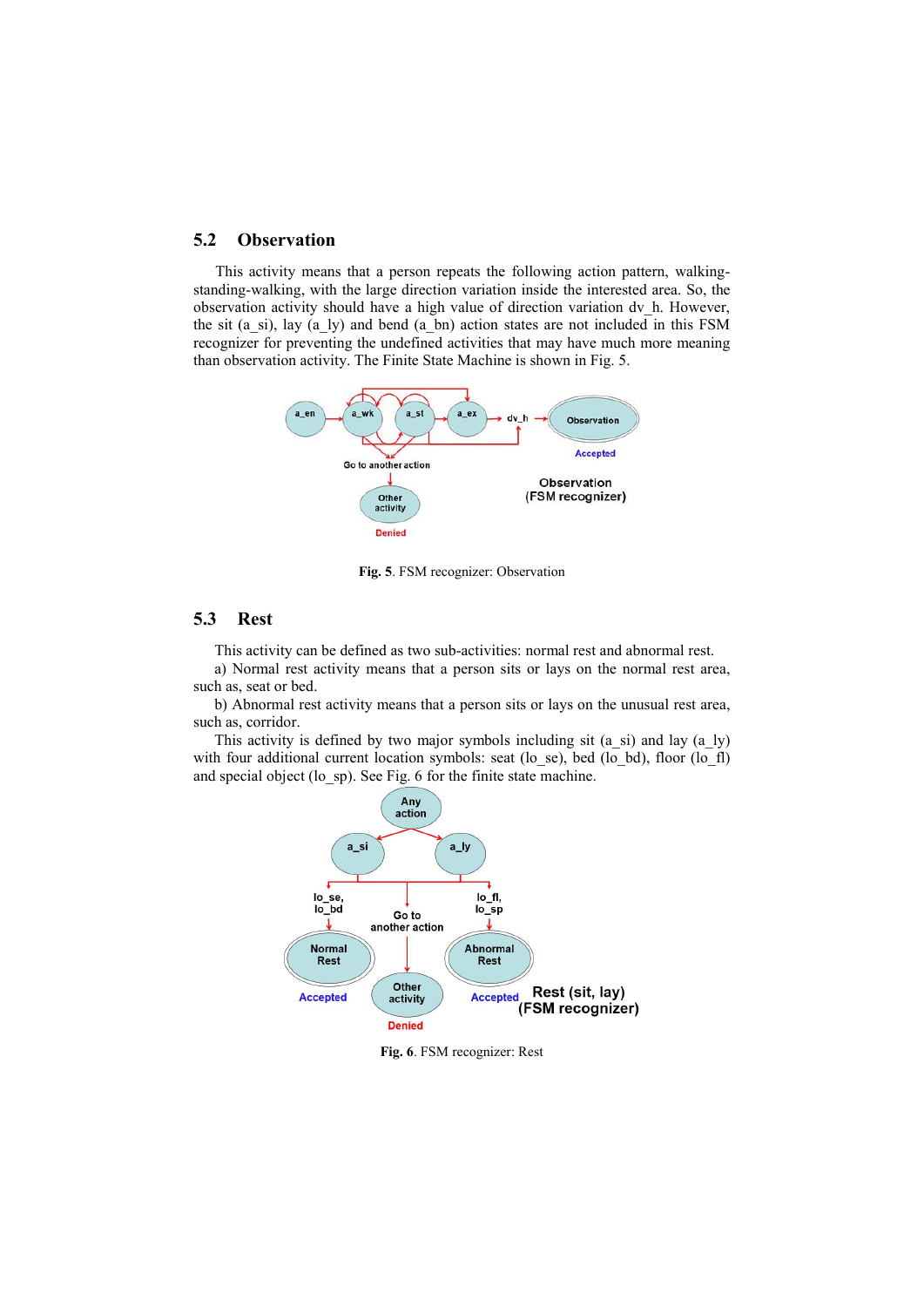#### 5.4 Browse

This activity means that a person walks to the special object then stop near it. Browse activity is accepted when a person stand or sit near special objects that can browse or having interaction with it. This activity use the major symbols sit (a\_st) and stand (s\_st) with the predefined special object location (O1, O2 and O3). See Fig. 7 for the finite state diagram.

### 5.5 Idle

This activity means that the current sequence of symbols is not matched to any activities above.



Fig. 7. FSM recognizer: Browse

# 6 EXPERIMENTAL RESULT AND DISCUSSION

We test our activity recognition process with the well-known dataset from CAVIA dataset. Our experiment uses 13 video-clips including: six videos for browsing, four videos for rest, and four videos for walk. For the overall testing dataset, there are 23 activities, which are divided into 10 walking, five resting, five browsing, and three observations. The recognition result for each activity is detailed in Table 3.

|                     | True Activity    |                 |                |        |                  |                |  |
|---------------------|------------------|-----------------|----------------|--------|------------------|----------------|--|
|                     |                  | walk<br>through | normal<br>rest | browse | abnormal<br>rest | observation    |  |
| Recognized Activity | walk<br>through  | 10              |                |        |                  |                |  |
|                     | normal<br>rest   |                 |                |        |                  |                |  |
|                     | browse           |                 |                | 5      |                  |                |  |
|                     | abnormal<br>rest |                 |                |        | 3                |                |  |
|                     | observation      |                 |                |        |                  |                |  |
|                     | idle             |                 |                |        |                  | $\overline{c}$ |  |
|                     | Accuracy $(\% )$ | 100             | 100            | 100    | 75               | 33.33          |  |

|  | Table 3. Experimental result |  |
|--|------------------------------|--|
|--|------------------------------|--|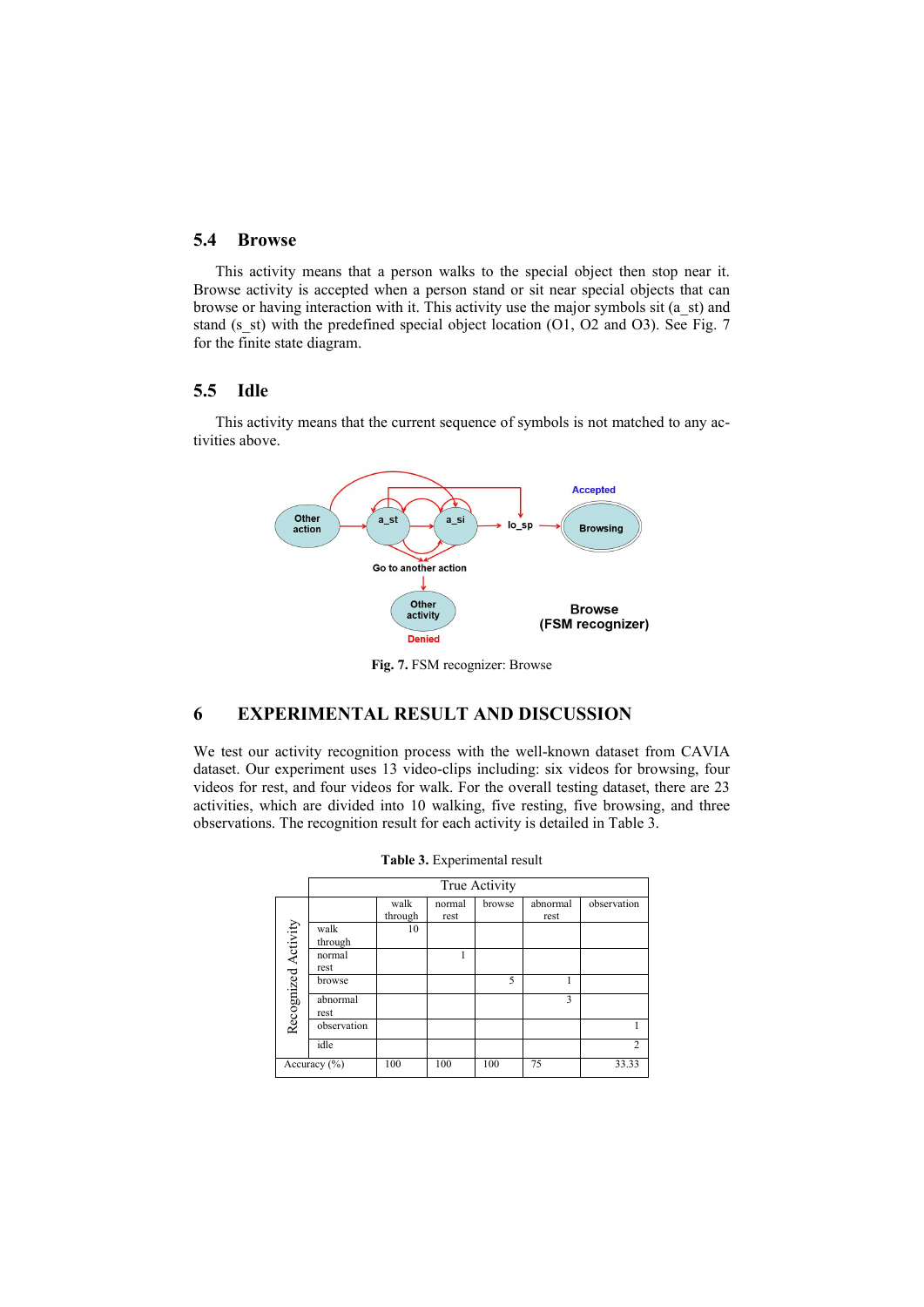From experimental result, our activity recognition method provides a good accuracy for walk through the scene, normal rest and browse because the sequence pattern of actions for these activities can be well defined by our FSM. However, the accuracy may depend directly on the basic action identification; if the actions are correctly classified, then the activity would be properly recognized.

For the case of observation activity, it uses the high value of direction variation feature as acceptance condition. We found that the error may occur when a person make an observation activity with short walk distance during a period of time. Short movement will ignore the direction variation value, which leads to the wrong recognition result.

For the case of abnormal rest activity, we found that when a sit occur near to a special object, there have an ambiguity in recognition process, which may consider it as a browse activity. This shows that our method lack of some crucial features, such as, face direction.

Overall, our method has ability to recognize activities with a good accuracy rate, but need more additional features in the browse and rest activities.

## 7 CONCLUSION

In this paper we proposed an activity recognition system using the FSM. We studied and defined the specific characteristic of six human activities from the stream of five basic actions and its corresponding properties, which are necessary for the recognition of complex activities using the FSM. Our proposed method can recognize activities at 86.96% in average on using the well-known dataset. As a future work, in some activities we need more additional features for better configuring the recognition model.

### 8 REFERENCES

- 1. Liu, C., & Yuen, P. C. (2010). Human action recognition using boosted EigenActions. Image and Vision Computing, 28(5), 825–835.
- 2. Makris, D., & Ellis, T. (2005). Learning semantic scene models from observing activity in visual surveillance.IEEE Transactions on Systems, Man and Cybernetics, 35(3), 397–408.
- 3. Stauffer, C., & Grimson, E. (2000). Learning patterns of activity using real-time tracking. IEEE Transactions on Pattern Analysis and Machine Intelligence, 22(8), 747–757.
- 4. Oliver, N. M., Rosario, B., & Pentland, A. P. (2000). A Bayesian computer system for modeling human interactions.IEEE Transactions on Pattern Analysis and Machine Intelligence, 22(8), 831–843.
- 5. González, J., Rowe, D., Varona, J., & Roca, F. X. (2009). Understanding dynamic scenes based on human sequence evaluation.Image and Vision Computing, 27(10), 1433–1444.
- 6. Jan, T., Piccardi, M., Hintz, T., (2002). Detection of suspicious pedestrian behavior using modified probabilistic neural network. InProceedings of Image and Vision Computing (pp. 237–241).
- 7. Htike, Z.Z.; Egerton, S.; Kuang Ye Chow, "Monocular viewpoint invariant human activity recognition," Robotics, Automation and Mechatronics (RAM), 2011 IEEE Conference on , vol., no., pp.18,23, 17-19 Sept. 2011.